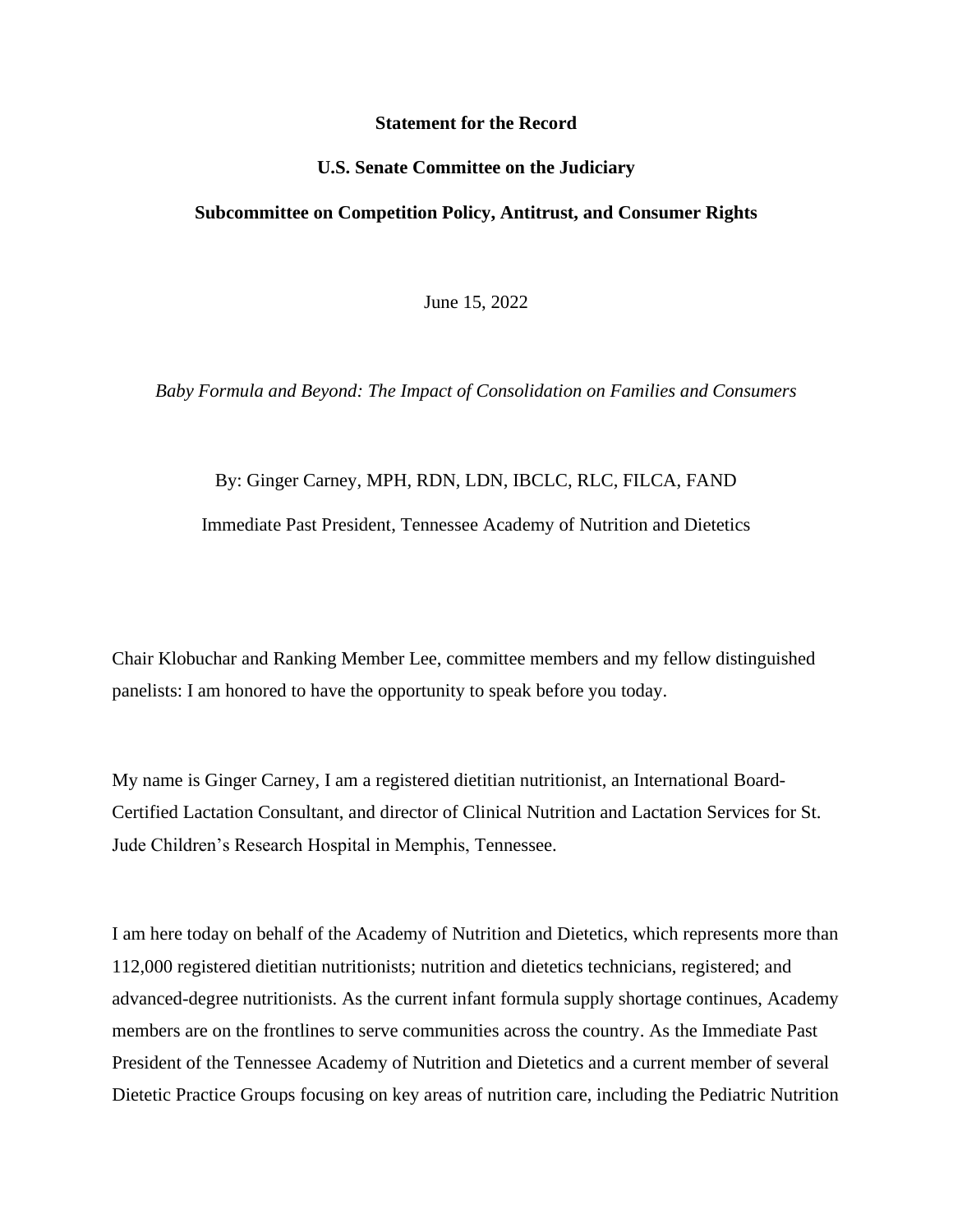Dietetic Practice Group and the Women's Health Nutrition Dietetic Practice Group, I am prepared to give you a sense of how this crisis is impacting infants, young children and families including some of our most vulnerable populations like WIC recipients and those with metabolic disorders – where we know the first 1,000 days of life are critical for setting them up for long term health. We need to do more to address this crisis and to prevent it from happening in the future.

No infant should face hunger and food insecurity because of safety or supply shortages. Since February 2022, dietitians have been working around the clock to determine appropriate and safe formula alternatives for patients impacted by the current shortage. I have experienced the devastation the formula supply chain disruption has placed on so many families in my hometown of Memphis, Tennessee.

This crisis is not only impacting infants – there are many children who require special feedings and rely on therapeutic formulas to meet their nutritional needs to grow and develop appropriately. In my role in a pediatric research hospital, we have experienced shortages in our enteral feeding formulas, or formulas provided through a tube for those children who cannot or will not eat enough to sustain them. Many of our patients are children with cancer who cannot tolerate certain foods because their digestive systems have been compromised from chemotherapy and radiation causing them to rely on specialized formula for their nutrition needs. The clinical dietitians on my staff have had to draw on their extensive expertise to recommend the appropriate tube feeding formulas to provide optimal nutrition support while monitoring tolerance for the children we serve at St. Jude.

Dietitians may spend hours on the phone every day, speaking with representatives to try to find formula for their patients. One colleague in Miami, Florida, reported that parents will file prescriptions to pharmacies and it may take up to one month before a shipment is received and there is no guarantee when the formulas will be back in stock. Another dietitian from Kansas shared that babies with intolerances have been significantly impacted with the shortage and at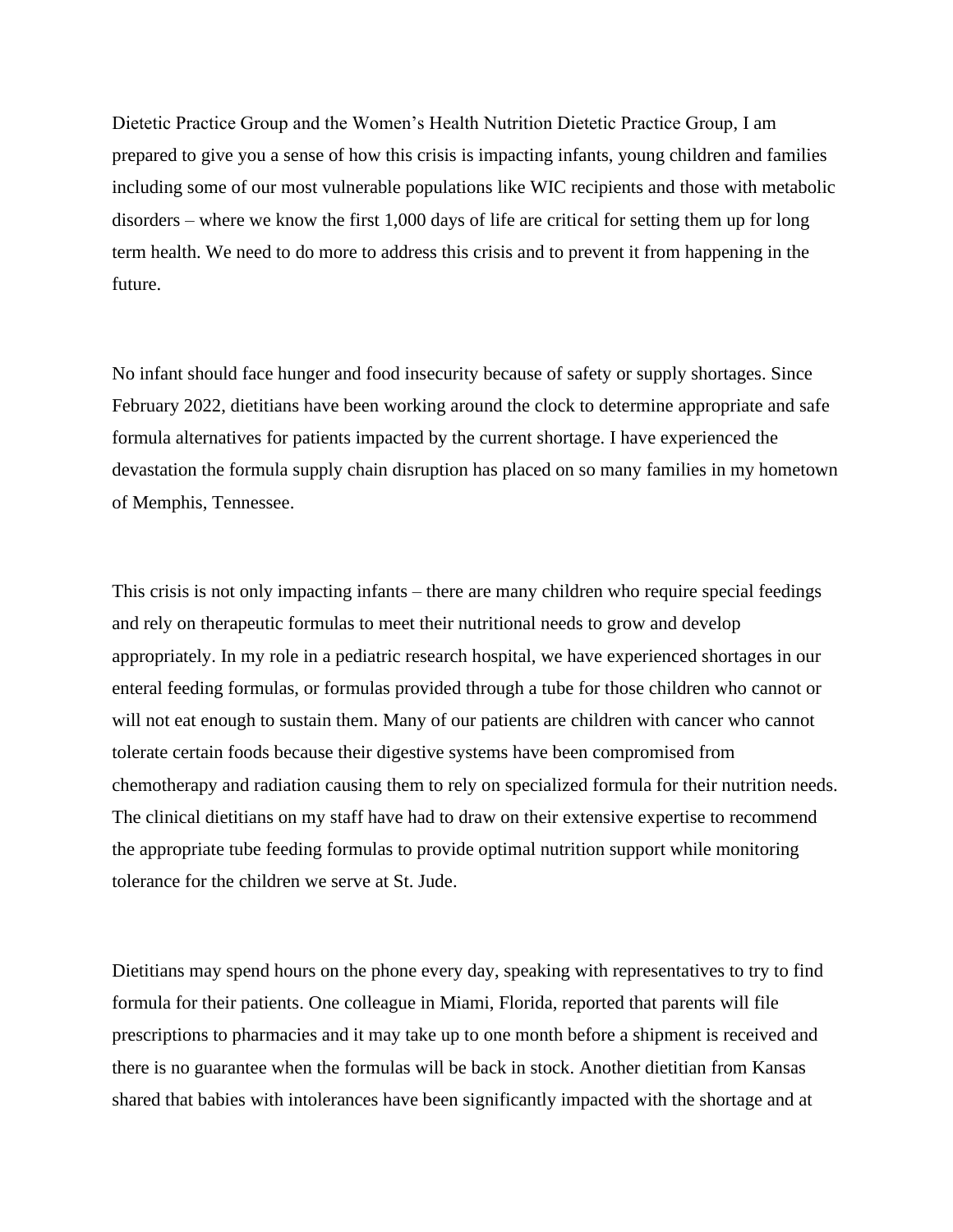risk of poor growth, gastrointestinal problems, and even severe dehydration, a pediatric emergency, if parents modify recipes or attempt to make their own formula.

In fact, this exact event happened in Memphis just recently when two children were admitted to our local pediatric hospital with dehydration caused by intolerance to a formula which had been substituted for their regular specialized formula. Parents and caregivers are at their wits' end and feel that they must find something to feed them – when an infant is hungry or child is dependent on a specialized feeding, it can be life-threatening when needed formulas are not available.

A fellow Academy member who works in a children's hospital shared this story of a family she met with in February 2022, three weeks before the formula recall. First-time parents to a set of premature, 10-month-old twins came into her clinic for a routine follow-up.

At the time of this visit, the babies were behind developmentally in eating solid foods, so 100% of their nutrition was still coming from a formula that was recalled as a potentially contaminated formula. When they learned they could no longer use this formula, they switched to almond milk – they thought that almond milk would be a good alternative because the formula they were on previously was hypoallergenic. Unfortunately, this is not the case.

The switch to almond milk reduced the babies' calorie intake by nearly 60%. The babies were immediately admitted as high-risk patients to the hospital during their follow-up visit – they were incredibly lethargic and severely malnourished.

I'm sure many of you understand just how stressful it is to be a parent. Imagine having to worry that you might not be able to keep your baby fed as your last can of formula is almost empty. Parents are driving for hours to nearby towns to see if even one or two cans of their baby's formula is on store shelves. As you can imagine, many families are not able do this given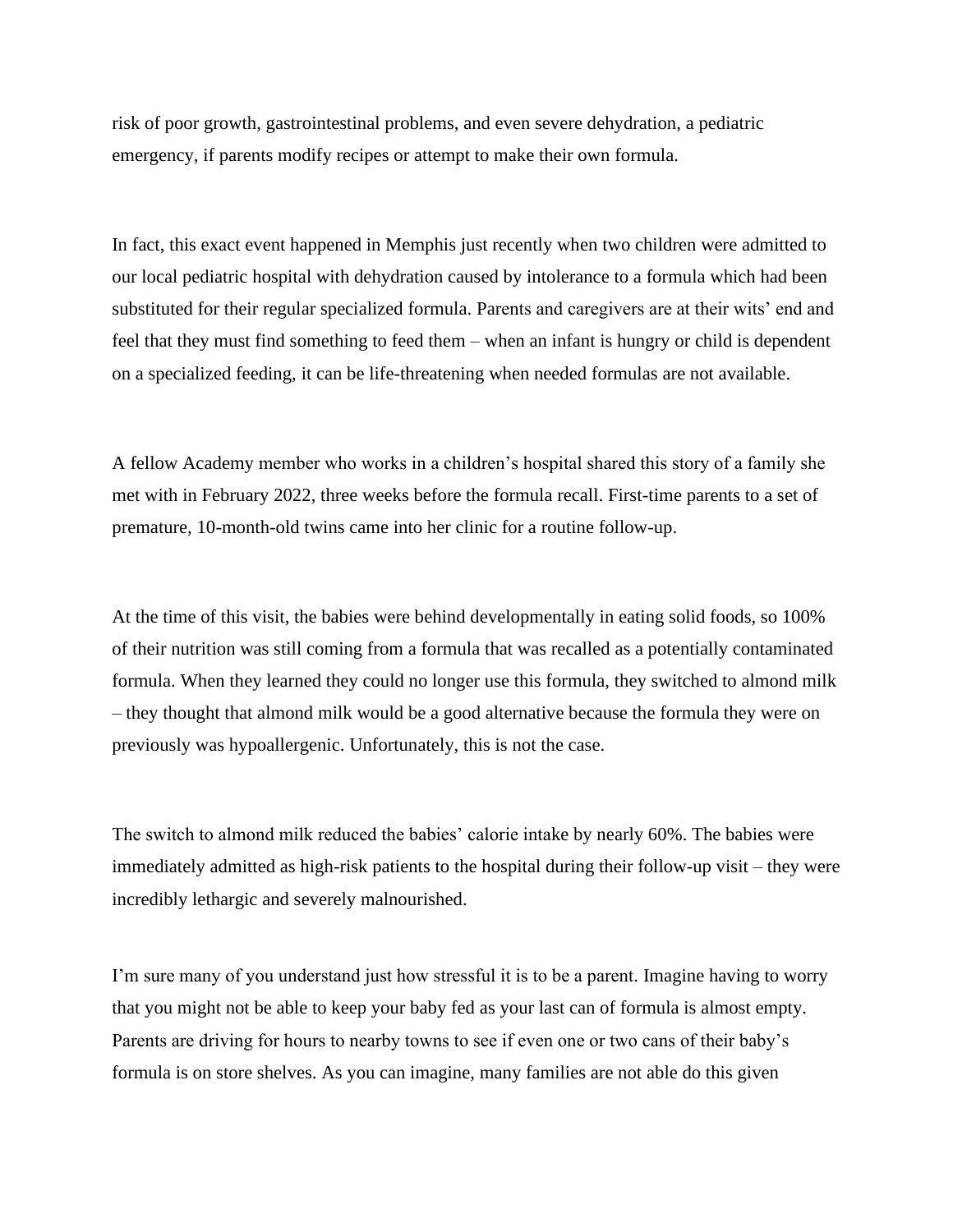financial or geographic limitations, so this crisis is once again disproportionately impacting low income and rural families.

My colleague in Louisiana who works for WIC shared that she is spending all day fielding phone calls from panicked and desperate parents looking for infant formula.

A dietitian with the WIC program in Nashville told me that now her job now entails riding around the city on a daily basis to take pictures of store shelves so that she and her staff can advise their clients which store has the formula they need in stock. One of the mothers she serves told her that she was petrified that any formula she gave her baby could be contaminated.

My Tennessee colleague also told me that she is seeing an increase in an interest with expectant mothers to seriously consider breastfeeding considering the formula crisis. To assure nutrition for their infants, some mothers are re-lactating which is no easy task. My own niece delivered a baby earlier this month and her desire to breastfeed was confirmed because of the shortage of formula. Fortunately, she refused formula gift bags that were brought to her upon discharge which could have interfered with the establishment of successful breastfeeding. Traditionally formula gift packs are given to all new moms, whether breastfeeding or not.

The health, growth and development of America's youngest citizens are at risk due to the formula shortage. We appreciate that members of Congress are acting now to ramp up production and increase the supply by providing flexibilities and increasing funding. However, we are concerned about the impact of this crisis and how we will measure that as well as prepare appropriately to prevent this from happening in the future.

First, we know the importance of the first 1,000 days of life for long term health outcomes. We must track the cohort of infants experiencing this crisis and determine the short- and long-term